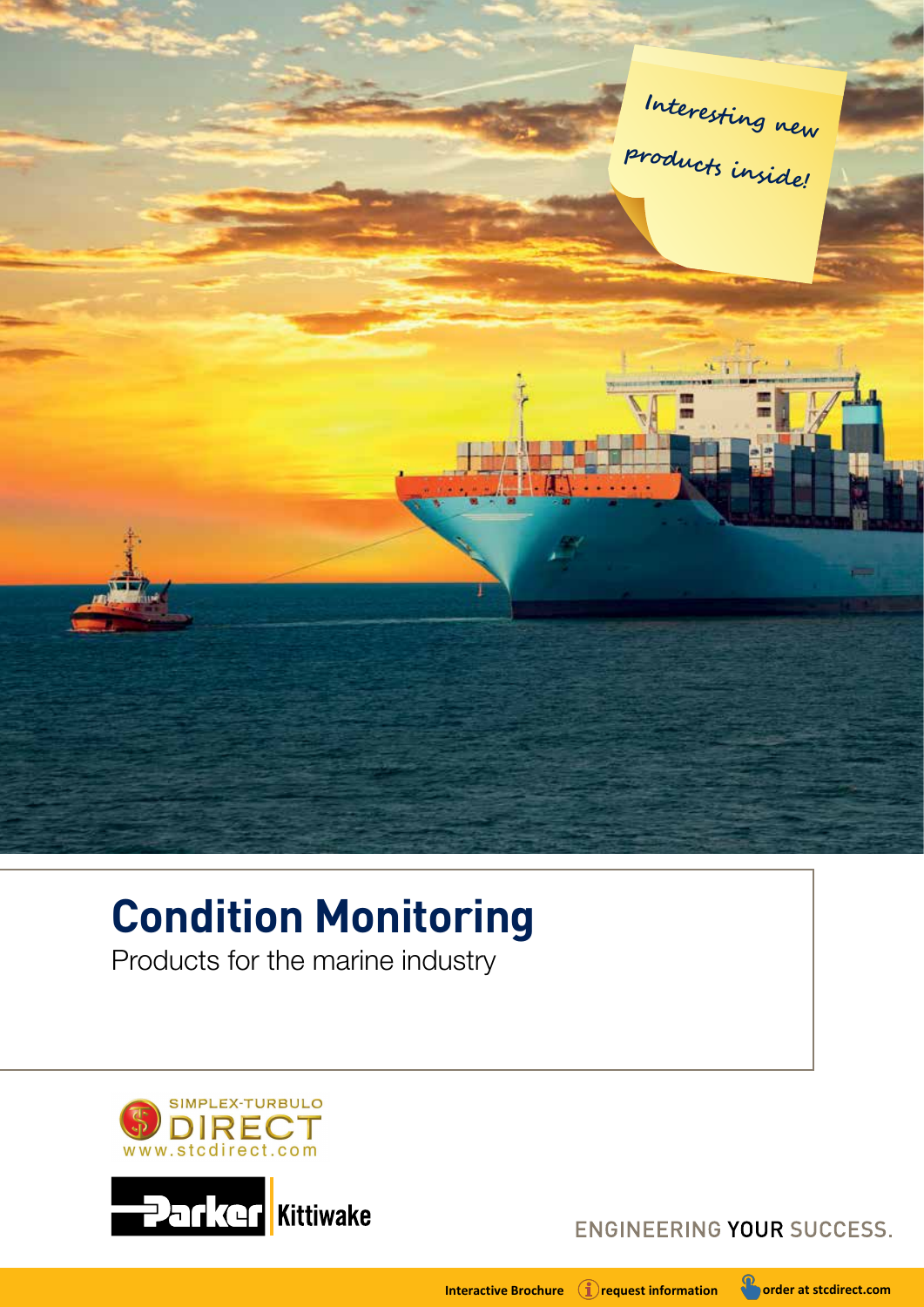# **Maintaining the fleet with condition monitoring**

As a Parker company, you can trust us to develop the best condition monitoring products and solutions

Parker Kittiwake condition monitoring products have been used by the marine industry for over 25 years. Fleet-wide condition monitoring helps reduce maintenance cost, increase machinery life, reduce wear and ultimately improve our clients' profits by reducing operational costs.

Parker Kittiwake is a Parker Hannifin company. Parker Hannifin is a Fortune 250 global leader in motion and control technologies. For 100 years the company has engineered the success of its customers in a wide range of diversified industrial and aerospace markets. Learn more at www.parker.com or @parkerhannifin.

# Master Marine Distribution Network

Parker Kittiwake makes wide use of a Master Marine Distribution Network to provide its clients with 24/7 stock, knowledge, contact and support. Parker Kittiwake are very pleased to be working with such professionals across the globe.

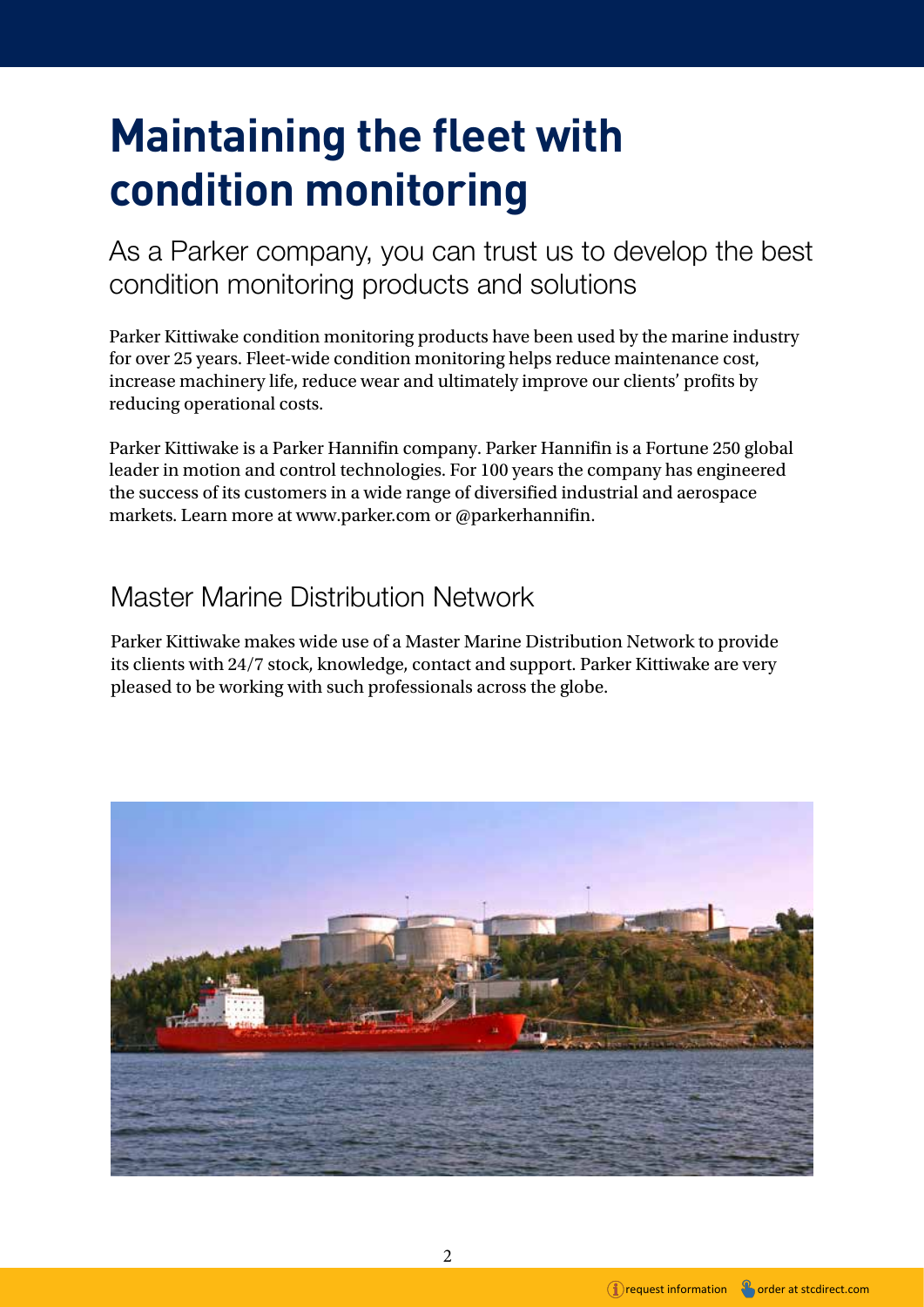# System Monitoring Solutions

# **[Metallic Wear Debris Sensor](https://www.stcdirect.com/contactus)**



[MWDS shown in picture is ATEX zone 1 version](www.stcdirect.com/contactus)

Parker's Kittiwake latest generation of metal wear debris sensors provides unbeatable detection performance for both ferrous and non-ferrous metals. It is known in the market that particles result from wear processes in hydraulic and lubrication systems.

It is imperative to know, not just the number of particles which pass through your system, but also the size and metallic composition. The latest generation of our metal wear debris sensors goes beyond normal protection systems, offering real-time monitoring of the contamination in the system. This allows system users or service organizations to take immediate action on the first indication of change, thereby preventing all types of failures to system components.

Part Number: FG-K19567-KW

## **[icountPD - Particle Detector](https://www.stcdirect.com/contactus)**



### Online particle detector, independent monitoring of system contamination trends for mineral oil, aggressive fluids or fuels.

The icount IPD Particle Detector represents the latest cutting edge design in this field. This compact permanently mounted on line module combined with built in laser based technology brings to multiple applications a truly revolutionary particle detector that has many applications on-board from Crane, to Hatch to Engine Hydraulics, in fact any mineral based oil where contamination is a ship stopper.

Part Number: IPD12322230

## **[Fluid Condition Sensor - Fuel Dilution & Insolubles](https://www.stcdirect.com/contactus)**



The Fluid Condition Sensor (FCS) is a diagnostic tool for monitoring fuel dilution, soot ingress & oil contamination issues that can lead to engine damage.

The FCS (Fluid Condition Sensor) from Parker Kittiwake is a new, multi-parameter sensor and alert system for monitoring oil quality, moisture, temperature and pressure. By tracking changes in oil electrical conductivity, FCS can detect fuel dilution - a common problem in 4-stroke diesel engines. FCS also closely correlates to soot (insolubles) ingress by tracking changes in relative permittivity. When combined with the Parker Kittiwake FCS Alert, engine operators have a continuous monitoring tool to help guard against engine failure. Part Number: FCS3111

**NEW!**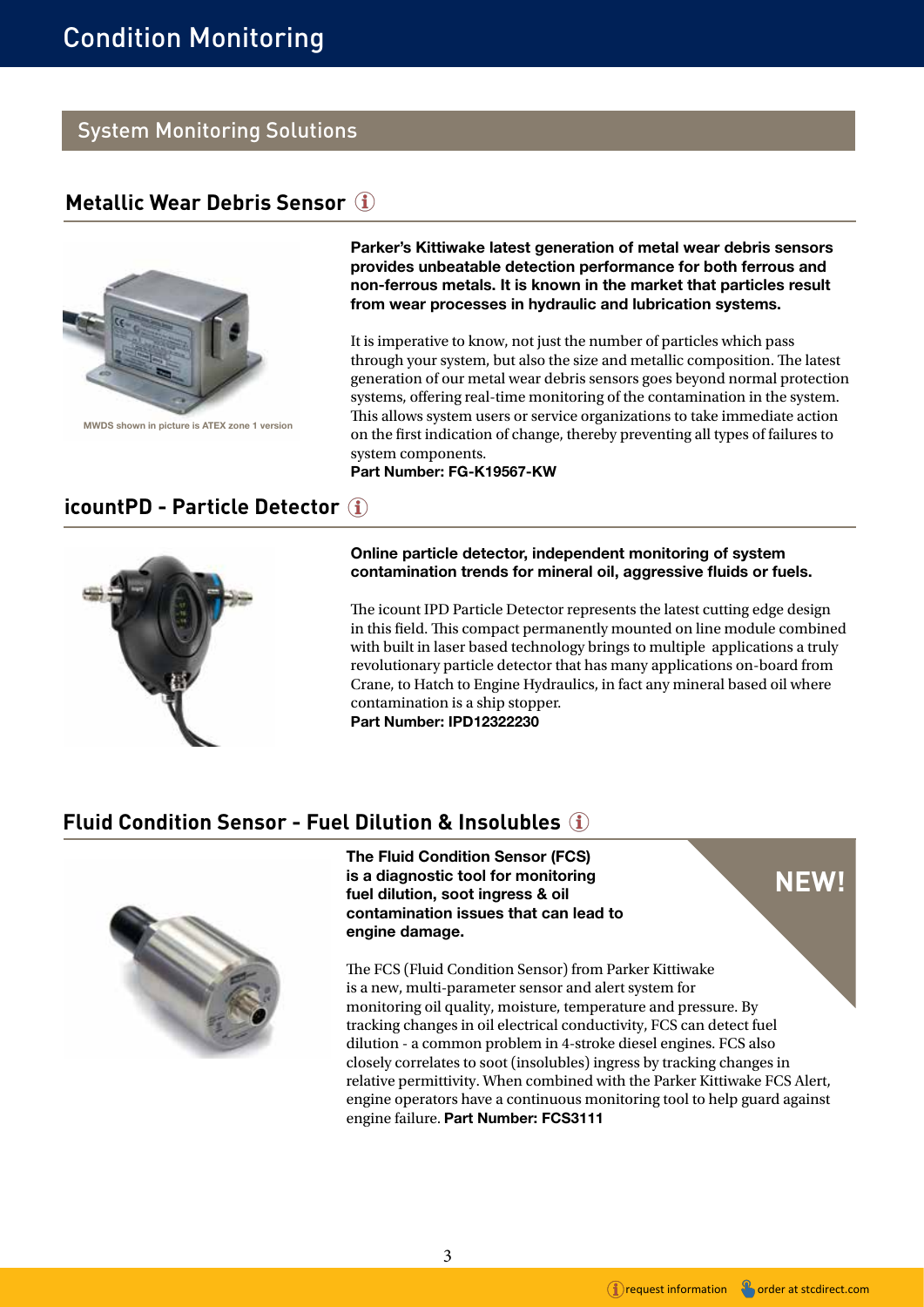# Cylinder Oil Monitoring

# **[Cold Corrosion Test Kit - Corrosive Iron Testing](https://www.stcdirect.com/cold-corrosion-test-kit)**



### **[Ferrous Wear Meter +](https://www.stcdirect.com/ferrous-wear-meter)**

#### The Cold Corrosion Test Kit (CCTK) provides an accurate measurement of corrosive iron content in cylinder liner oil.

Cylinder lubrication oil in large, 2-stroke marine diesel engines has to contend with high temperatures and acidic products formed during the combustion of sulphur-rich bunker oils. Parker Kittiwake's Cold Corrosion Test Kit is a quick, easy to use chemical test that provides an accurate measure of the parts per million (PPM) value of Fe2+ and Fe3+ compounds in used scrape down oil. Knowing the specific PPM of corroded iron allows informed decisions to be made in adjustments to feed rates and the Base Number (BN) of the oil used. Part Number: FG-K19763-KW



The Ferrous Wear Meter (FWM) is an advanced instrument for measuring the abrasive iron content in oil samples, the FWM+ now includes std Grease Fe measurement.

Parker Kittiwake's Ferrous Wear Meter is an easyto-use instrument for accurately testing and analysing oil and grease samples on-board or in remote locations where full laboratory analysis is not possible. In scrapedown cylinder oil, the FWM can isolate the abrasive iron content from the corrosive iron, thereby providing an indication of mechanical wear - a early indicator of possible mechanical failure. When combined with the Cold Corrosion Test Kit, engineers can separate the causes of damage and gain vital insight into engine health and avoid possible catastrophic damage. Part Number: FG-K30258-KW

### **[DIGI Cell Water & BN150 Test Kits](https://www.stcdirect.com/easyship-digi-water-in-oil-test-kit)**





### The DIGICell is the essential device for Water in Oil and BN (Base Number) testing - now tests up to BN150!

Parker Kittiwake's DIGICell oil test kit range provides a complete set of economically-priced equipment with a level of accuracy suited to routine analysis. With an easy to read digital display providing instructions and results, a five year (10,000 tests) battery life and built-in memory for recording previous test results, the DIGICell has become a favoured test method worldwide for on-site and on-board testing. Test cells are available for either Water in Oil or Base Number (BN). Alternatively, a DIGI Combined Test Cell is available that performs both test parameters in a single cell. Part Number: FG-K1-108-KW

**NEW!**

GREASE **TESTING**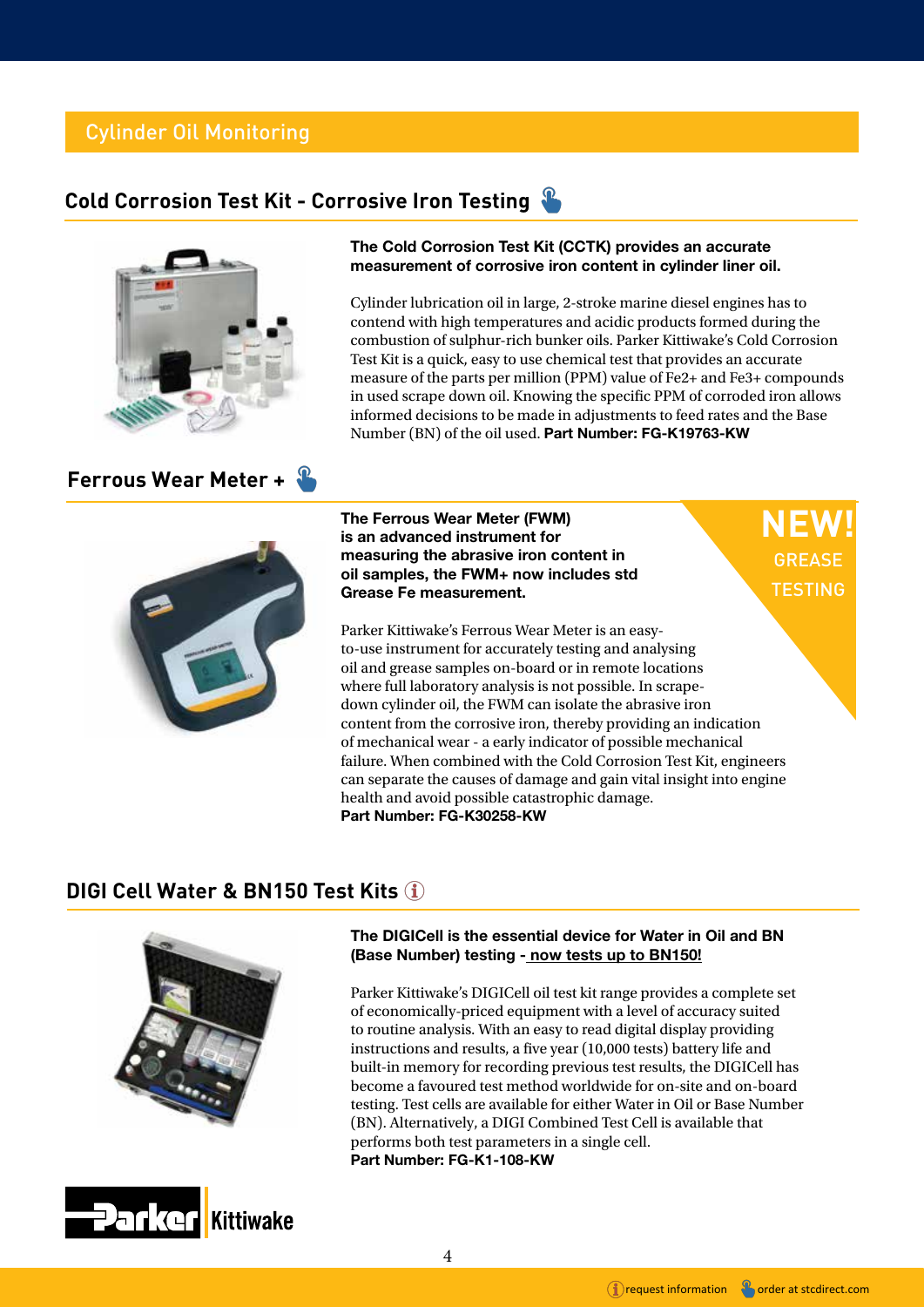# Cylinder Oil Monitoring





The Attenuated Total Reflectance (ATR) truly revolutionises on board testing as no reagents, chemical mixing or accurate sample sizes are needed. This is truly REAGENTLESS TESTING.

The ATR uses the science of Attenuated Total Reflectance (IR Spectroscopy) in a bench top device and removes the anomaly of crew inaccuracies during re-agent mixing, or sample size as it uses an approximate measure (5-10ml) of lube oil placed in a postage stamp size well and requires a single button push to achieve simultaneous results for Base Number, Total Acid Number Insolubles, Soot loading, Viscosity, FAME and Water Content all within one minute. The time taken to achieve all of those tests on a multi-cylinder engine will mean that this new device can amortise it's cost within a very short period of time and the fact that results can be compared without the risk of inevitable human interface differences skewing results will allow accurate vessel to vessel performance and cost comparisons to be made. Part Number: ATR1100

## **[LinerSCAN - Alarm System for Liner Wear](https://www.stcdirect.com/contactus)**



LinerSCAN is the world's first real-time alarm system for cylinder liner wear, providing early warning against engine damage.

Parker Kittiwake's LinerSCAN is designed to remove the uncertainty of cylinder liner damage resulting from low fuel quality, slow steaming, low sulphur levels, lower oil feed rates and cylinder oil formulation changes. Trials have shown that LinerSCAN highlights the first signs of damage earlier than other systems and enables safe reduction of the lubricant feed rate. LinerSCAN is a fully automated system and will help save money by optimising the lubricant feed rate, reducing your maintenance loads and by helping you prevent engine damage. **Advances in electronic manufacturing technology have reduced the cost of this product - please contact us for more information.** Part Numbers: FG-K17400-KW FG-K17401-KW

# **NEW! [LinerSCAN - Common Drain](www.stcdirect.com/contactus)**



The LinerSCAN CD concept has been designed to offer the benefits of LinerSCAN but at a reduced initial investment.

LinerScan CD (Common Drain) combines components from the popular (all cylinder) LinerScan with the Parker Kittiwake Ferrous Wear Meter (FWM) to provide early warning of accelerated liner wear and to provide reliable data to optimise the cylinder oil feed rate. Designed to be installed on the Scrape down Common Drain. LinerScan will identify on-line without crew interference an increase in iron content thereby providing a reliable alarm before irreparable damage occurs. By utilisation of the FWM the cylinder or cylinders with accelerated wear can then be isolated and this can be done within minutes. All this at approximately 30% of the cost of the all cylinder version. Part Number: FG-K31318-KW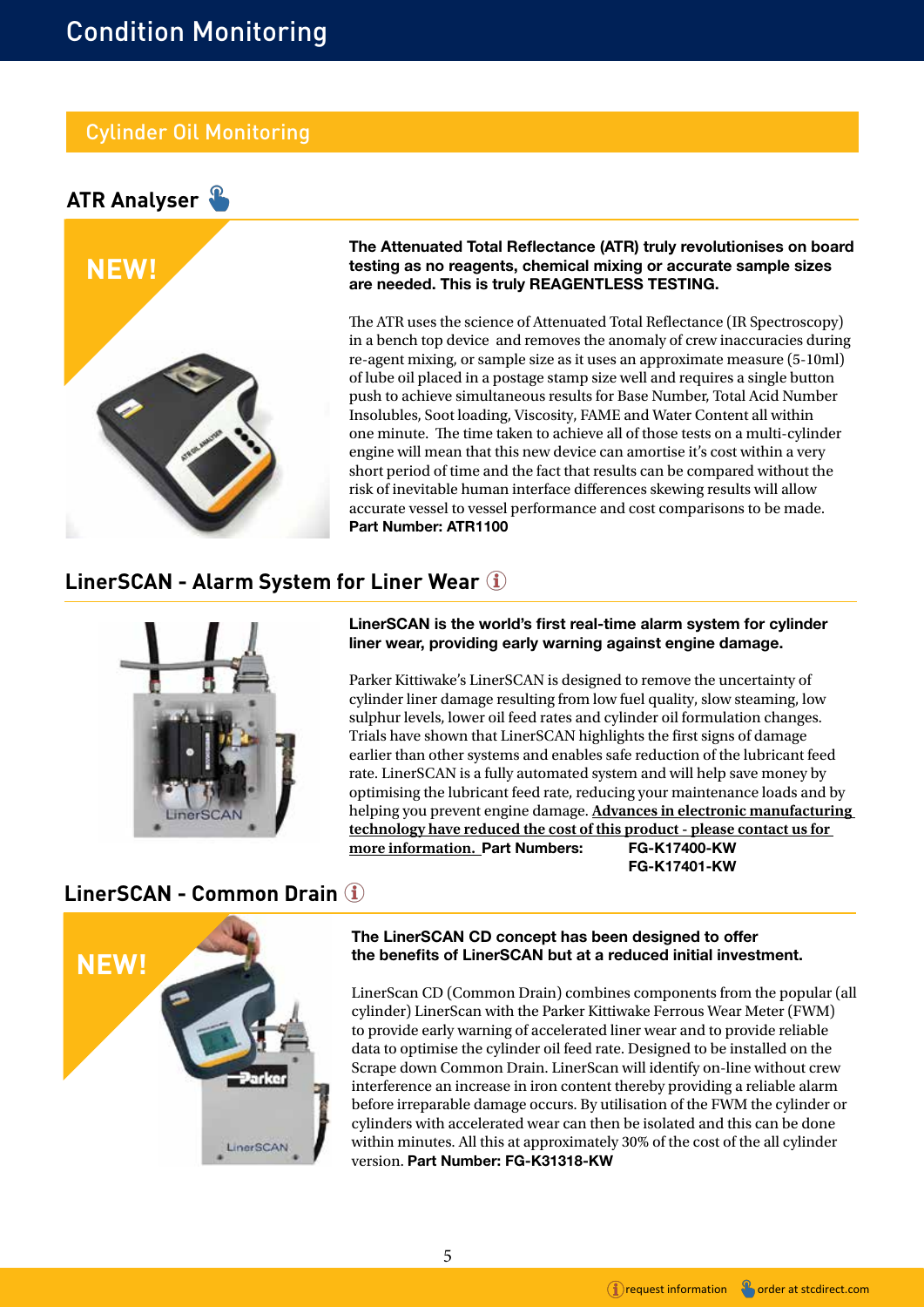# Fuel Condition Monitoring Solutions

# **[Cat fines Test Kit - With Patented\\* OEM Technology](www.stcdirect.com/cat-fines-test-kit)**



### The Cat Fines Test Kit detects catalytic fines to help prevent irreparable damage of fuel pumps, injectors, piston rings and liners.

The Cat Fines Test Kit from Parker Kittiwake is a chemical bottle test which determines the level of cat fines present in a representative sample of fuel oil, allowing the user to identify potentially damaging components before they enter the system. In minutes, this easy-to-use onboard test identifies the presence of abrasive silicon and aluminium catalytic fines, which can become embedded into engine components and cause irreversible damage if left untreated. The test kit can be used in conjunction with both laboratory testing and a range of other on-board condition monitoring tools, ensuring that operators have accurate data to safeguard against potentially catastrophic damage. (\*Patent application pending - beware of nonauthorised copies.) Part Number: FG-K30566-KW

# **[Density Meter](www.stcdirect.com/density-meter)**



#### The Density Meter provides an on-site fuel analysis lab to help protect assets, improve productivity and increase up-time.

The Density Meter from Parker Kittiwake is suitable for both distillate and residual fuel oils. Measuring the density of fuel using hydrometers, the Density Meter can be used to confirm the quantity and grade of fuel delivered. Density is calculated electronically, providing fast, accurate results and estimating the combustion performance (CCAI) and correct viscosity in cP to cSt calculations. Part Number: FG-K1-300-KW

# **[Compatibility Tester](https://www.stcdirect.com/fuel-compatibility-test-kit)**



### The Compatibility Tester identifies possible stability problems before blending two fuels, indicating the effectiveness of stability additives.

The Parker Kittiwake Compatibility Tester is possibly the most useful tool available for testing fuel oil compatibility and blends. The kit provides a quick tool for engineers faced with the necessity to mix or blend residual fuel oil or wishing to establish the stability of a new bunker delivery. The Compatibility Tester can be purchased as a stand-alone kit supplied in its own case, or as part of a more extensive suite of testing equipment in the Fuel and Lubricant Cabinet. Part Number: FG-K1-500-KW



6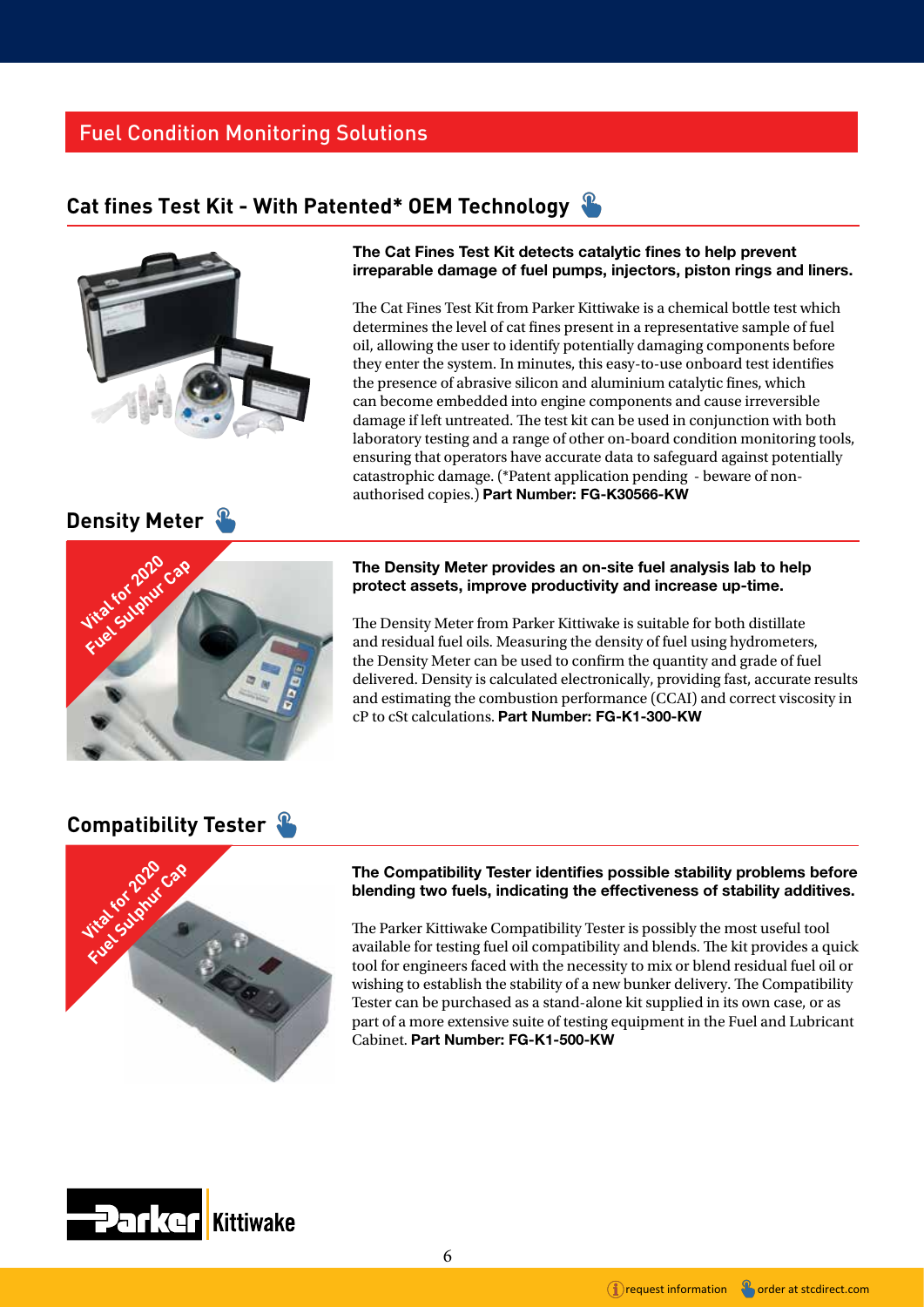# Fuel Condition Monitoring Solutions

# **[Heated Viscometer](https://www.stcdirect.com/oil-analysis-heated-viscometer)**



Make fast on-site maintenance decisions with the Heated Viscometer, providing laboratory grade oil condition results in minutes.

The Parker Kittiwake Heated Viscometer provides a condition monitoring tool that enables you to make rapid, on-site, informed operational and maintenance decisions about your critical plant and equipment. Fuel and lubricating oils form a major cost element in the operation of almost all industrial machinery and engines: the quality must be closely monitored to protect the investment. Detecting out-of-spec fuels or lubricants can identify potential problems before equipment damage occurs. Part Number: FG-K1-200-KW

# **[Bunker Samples, Storage Systems & Accessories](https://www.stcdirect.com/consumables)**



A completely self-contained unit providing everything needed to comply with the collection, retention and storage of bunker fuel oil samples in accordance with IMO MARPOL regulations.

The Parker Kittiwake Bunker Sample Storage System is contained in a robust, metal case that is fully lockable for safe and secure sample storage. It comes complete with log book to record your sample details and full instructions on bunker sampling and the latest regulations. Replacement consumables and a full range of bunker samplers are easily available at short notice from Parker Kittiwake and can be shipped to the destination of your choice. Part Number: FG-K16091-KW



The ability to spot check the Sulphur content of fuel on-board (to lab standards) within three minutes will help vessel operators, bunker suppliers, port authorities and regulatory surveyors ensure compliance with the latest IMO MARPOL fuel regulations.

Even before the lower 2020 fuel Sulphur Cap comes into force this fully hand portable device is a valuable tool to ensure Sulphur compliance and to provide an assurance that fuel delivered is of the correct specification. Equally it is a useful tool to ensure that near spec fuel has not been contaminated by tank residue and is a vital tool for surveyors to ensure fuel under scrutiny is compliant. Requiring a very small (5-10ml) quantity of fuel to be placed in a sample pot the four decimal result is produced within three minutes in accordance with ISO 8754. This XRF has a dual utility on board too, as it can be used to analyse lubricants providing (also within three minutes) vital elemental analysis to identify wear and contamination. Truly an advance in engineering miniaturisation this device provides the utmost in fuel and lube oil quality confidence. Part number: XRF6111